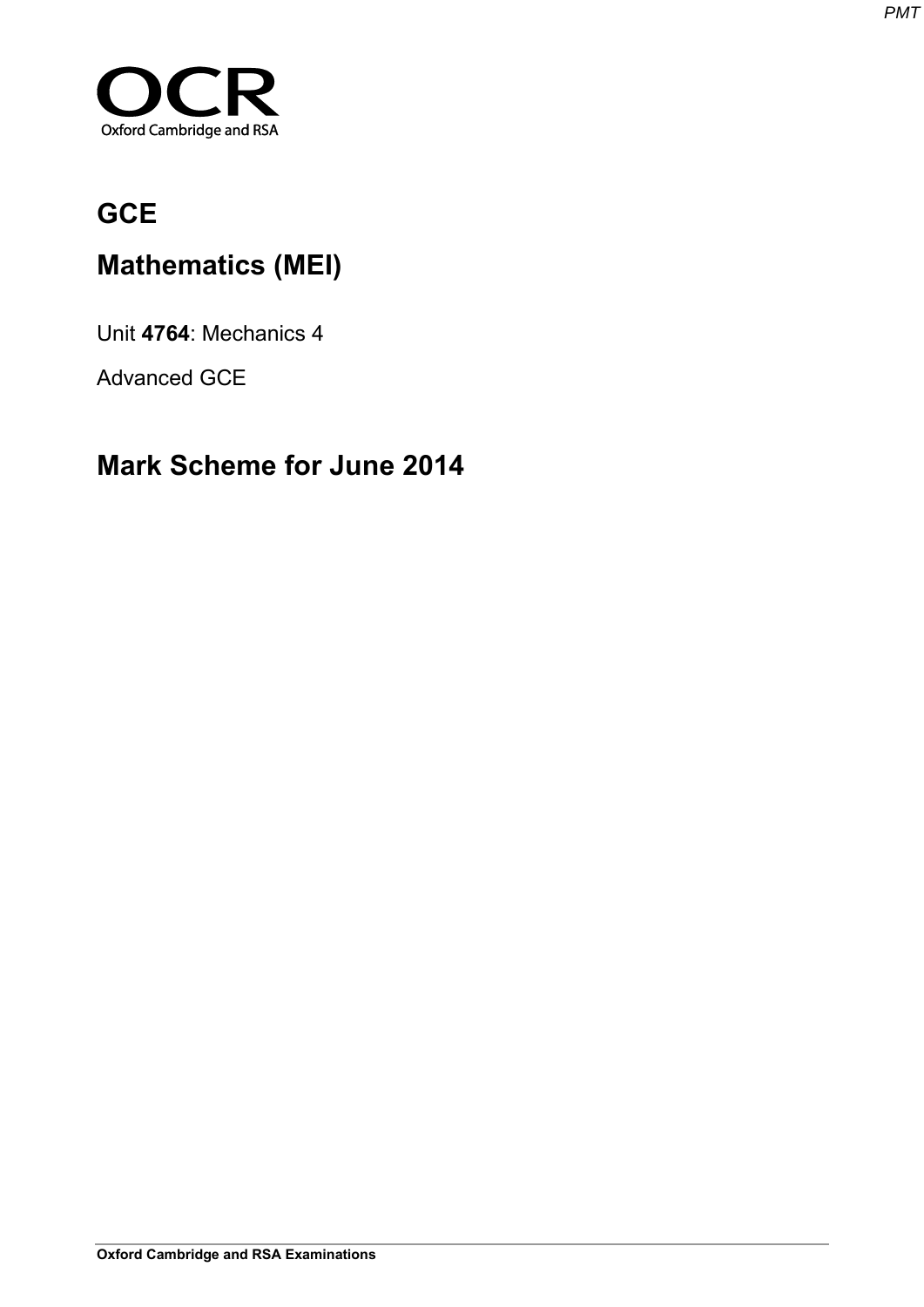## **1. Annotations and abbreviations**

| <b>Annotation in</b>       | <b>Meaning</b>                                                                                       |
|----------------------------|------------------------------------------------------------------------------------------------------|
| scoris                     |                                                                                                      |
| <b>BP</b>                  | Blank Page - this annotation must be used on all blank pages within an answer booklet (structured or |
|                            | unstructured) and on each page of an additional object where there is no candidate response.         |
| $\sqrt{2}$ and $\bm{x}$    |                                                                                                      |
| <b>BOD</b>                 | Benefit of doubt                                                                                     |
| FT.                        | Follow through                                                                                       |
| <b>ISW</b>                 | Ignore subsequent working                                                                            |
| M0, M1                     | Method mark awarded 0, 1                                                                             |
| A0, A1                     | Accuracy mark awarded 0, 1                                                                           |
| <b>B0, B1</b>              | Independent mark awarded 0, 1                                                                        |
| <b>SC</b>                  | Special case                                                                                         |
| Λ                          | Omission sign                                                                                        |
| <b>MR</b>                  | <b>Misread</b>                                                                                       |
| Highlighting               |                                                                                                      |
|                            |                                                                                                      |
| <b>Other abbreviations</b> | <b>Meaning</b>                                                                                       |
| in mark scheme             |                                                                                                      |
| E1                         | Mark for explaining                                                                                  |
| U1                         | Mark for correct units                                                                               |
| G <sub>1</sub>             | Mark for a correct feature on a graph                                                                |
| M1 dep*                    | Method mark dependent on a previous mark, indicated by *                                             |
| cao                        | Correct answer only                                                                                  |
| oe                         | Or equivalent                                                                                        |
| rot                        | Rounded or truncated                                                                                 |
| soi                        | Seen or implied                                                                                      |
| <b>WWW</b>                 | Without wrong working                                                                                |
|                            |                                                                                                      |
|                            |                                                                                                      |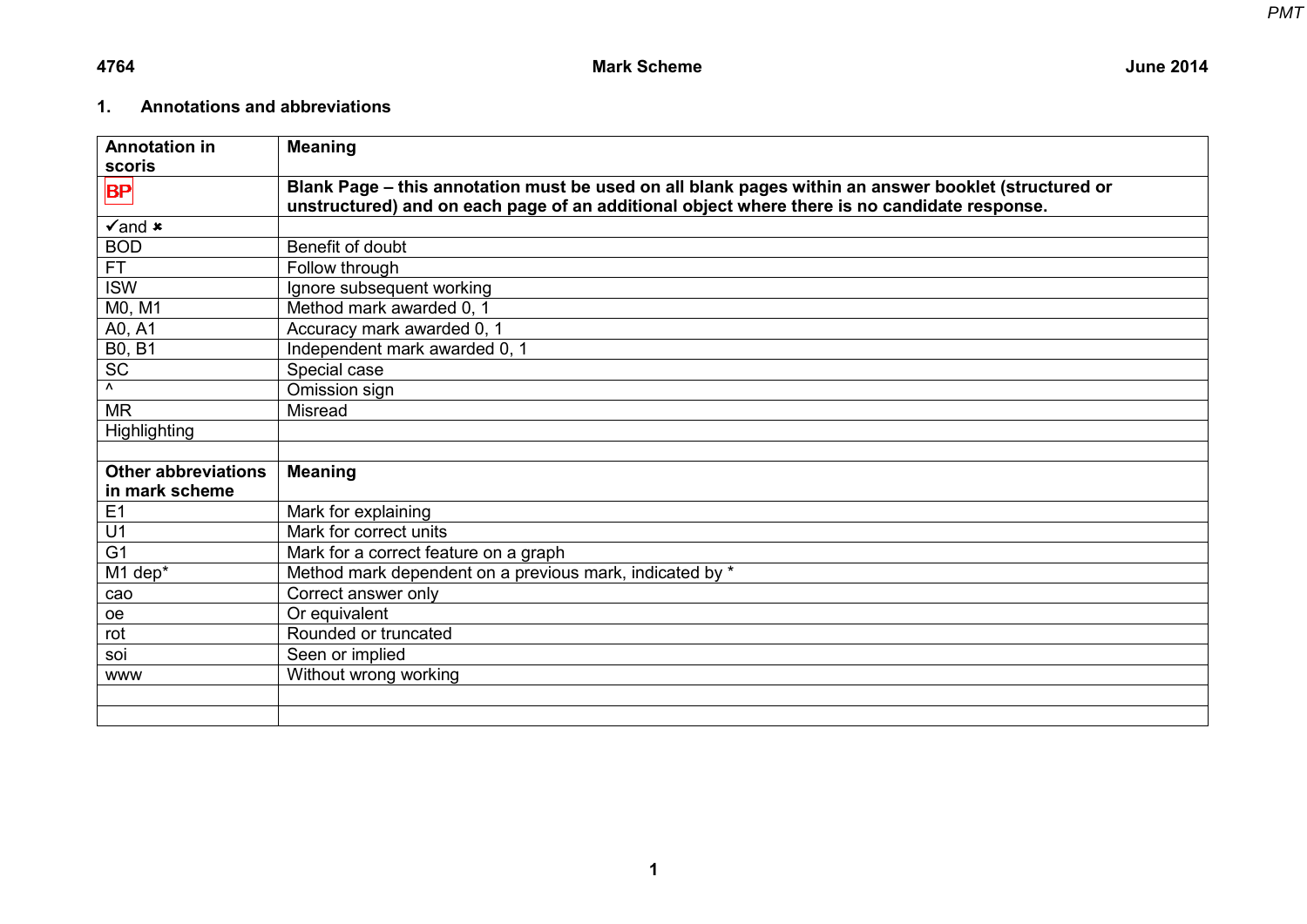## **2. Subject-specific Marking Instructions for GCE Mathematics (MEI) Mechanics strand**

a Annotations should be used whenever appropriate during your marking.

**The A, M and B annotations must be used on your standardisation scripts for responses that are not awarded either 0 or full marks.** It is vital that you annotate standardisation scripts fully to show how the marks have been awarded.

For subsequent marking you must make it clear how you have arrived at the mark you have awarded.

b An element of professional judgement is required in the marking of any written paper. Remember that the mark scheme is designed to assist in marking incorrect solutions. Correct *solutions* leading to correct answers are awarded full marks but work must not be judged on the answer alone, and answers that are given in the question, especially, must be validly obtained; key steps in the working must always be looked at and anything unfamiliar must be investigated thoroughly.

Correct but unfamiliar or unexpected methods are often signalled by a correct result following an *apparently* incorrect method. Such work must be carefully assessed. When a candidate adopts a method which does not correspond to the mark scheme, award marks according to the spirit of the basic scheme; if you are in any doubt whatsoever (especially if several marks or candidates are involved) you should contact your Team Leader.

c The following types of marks are available.

**M** 

A suitable method has been selected and *applied* in a manner which shows that the method is essentially understood. Method marks are not usually lost for numerical errors, algebraic slips or errors in units. However, it is not usually sufficient for a candidate just to indicate an intention of using some method or just to quote a formula; the formula or idea must be applied to the specific problem in hand, eg by substituting the relevant quantities into the formula. In some cases the nature of the errors allowed for the award of an M mark may be specified.

## **A**

Accuracy mark, awarded for a correct answer or intermediate step correctly obtained. Accuracy marks cannot be given unless the associated Method mark is earned (or implied). Therefore M0 A1 cannot ever be awarded.

### **B**

Mark for a correct result or statement independent of Method marks.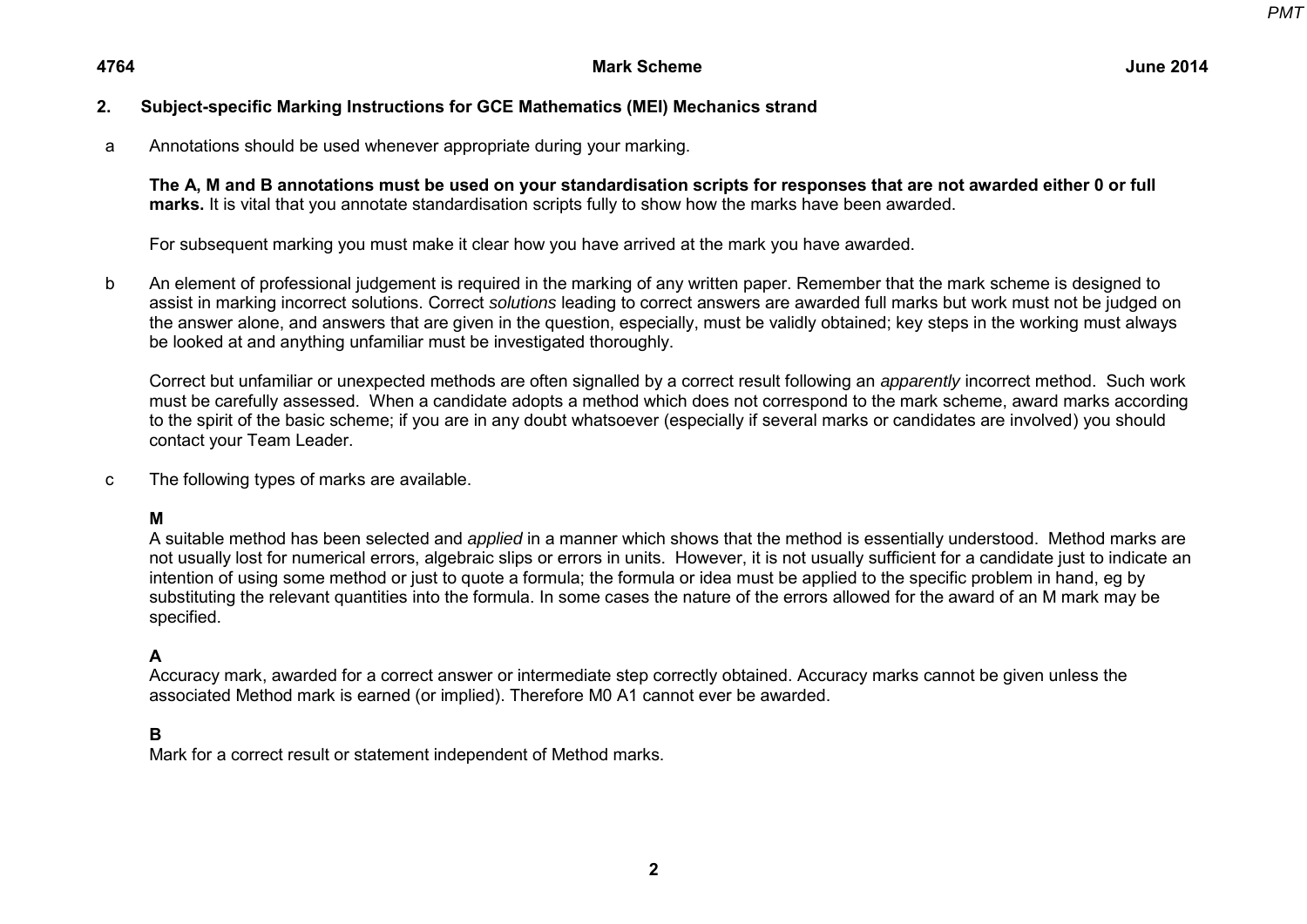## **E**

A given result is to be established or a result has to be explained. This usually requires more working or explanation than the establishment of an unknown result.

Unless otherwise indicated, marks once gained cannot subsequently be lost, eg wrong working following a correct form of answer is ignored. Sometimes this is reinforced in the mark scheme by the abbreviation isw. However, this would not apply to a case where a candidate passes through the correct answer as part of a wrong argument.

- d When a part of a question has two or more 'method' steps, the M marks are in principle independent unless the scheme specifically says otherwise; and similarly where there are several B marks allocated. (The notation 'dep \*' is used to indicate that a particular mark is dependent on an earlier, asterisked, mark in the scheme.) Of course, in practice it may happen that when a candidate has once gone wrong in a part of a question, the work from there on is worthless so that no more marks can sensibly be given. On the other hand, when two or more steps are successfully run together by the candidate, the earlier marks are implied and full credit must be given.
- e The abbreviation ft implies that the A or B mark indicated is allowed for work correctly following on from previously incorrect results. Otherwise, A and B marks are given for correct work only — differences in notation are of course permitted. A (accuracy) marks are not given for answers obtained from incorrect working. When A or B marks are awarded for work at an intermediate stage of a solution, there may be various alternatives that are equally acceptable. In such cases, exactly what is acceptable will be detailed in the mark scheme rationale. If this is not the case please consult your Team Leader.

Sometimes the answer to one part of a question is used in a later part of the same question. In this case, A marks will often be 'follow through'. In such cases you must ensure that you refer back to the answer of the previous part question even if this is not shown within the image zone. You may find it easier to mark follow through questions candidate-by-candidate rather than question-by-question.

f Unless units are specifically requested, there is no penalty for wrong or missing units as long as the answer is numerically correct and expressed either in SI or in the units of the question. (e.g. lengths will be assumed to be in metres unless in a particular question all the lengths are in km, when this would be assumed to be the unspecified unit.)

We are usually quite flexible about the accuracy to which the final answer is expressed and we do not penalise over-specification.

#### **When a value is given in the paper**

Only accept an answer correct to at least as many significant figures as the given value. This rule should be applied to each case.

### **When a value is not given in the paper**

Accept any answer that agrees with the correct value to 2 s.f.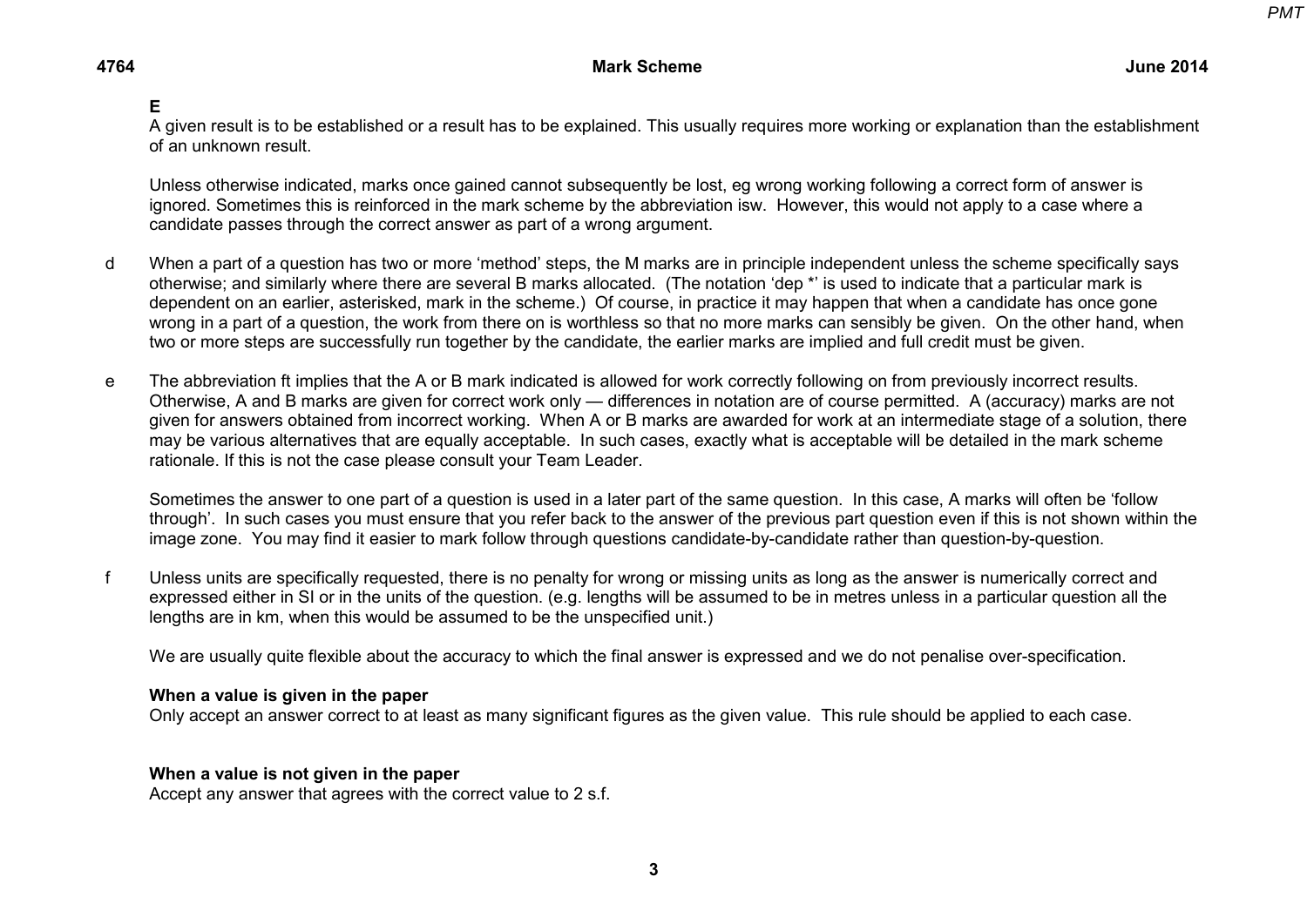*PMT*

### **4764 Mark Scheme June 2014**

ft should be used so that only one mark is lost for each distinct error made in the accuracy to which working is done or an answer given. Refer cases to your Team Leader where the same type of error (e.g. errors due to premature approximation leading to error) has been made in different questions or parts of questions.

There are some mistakes that might be repeated throughout a paper. If a candidate makes such a mistake, (eg uses a calculator in wrong angle mode) then you will need to check the candidate's script for repetitions of the mistake and consult your Team Leader about what penalty should be given.

There is no penalty for using a wrong value for *g*. E marks will be lost except when results agree to the accuracy required in the question.

g Rules for replaced work

If a candidate attempts a question more than once, and indicates which attempt he/she wishes to be marked, then examiners should do as the candidate requests.

If there are two or more attempts at a question which have not been crossed out, examiners should mark what appears to be the last (complete) attempt and ignore the others.

NB Follow these maths-specific instructions rather than those in the assessor handbook.

h For a *genuine* misreading (of numbers or symbols) which is such that the object and the difficulty of the question remain unaltered, mark according to the scheme but following through from the candidate's data. A penalty is then applied; 1 mark is generally appropriate, though this may differ for some units. This is achieved by withholding one A mark in the question.

Marks designated as cao may be awarded as long as there are no other errors. E marks are lost unless, by chance, the given results are established by equivalent working.

'Fresh starts' will not affect an earlier decision about a misread.

Note that a miscopy of the candidate's own working is not a misread but an accuracy error.

- i If a graphical calculator is used, some answers may be obtained with little or no working visible. Allow full marks for correct answers (provided, of course, that there is nothing in the wording of the question specifying that analytical methods are required). Where an answer is wrong but there is some evidence of method, allow appropriate method marks. Wrong answers with no supporting method score zero. If in doubt, consult your Team Leader.
- j If in any case the scheme operates with considerable unfairness consult your Team Leader.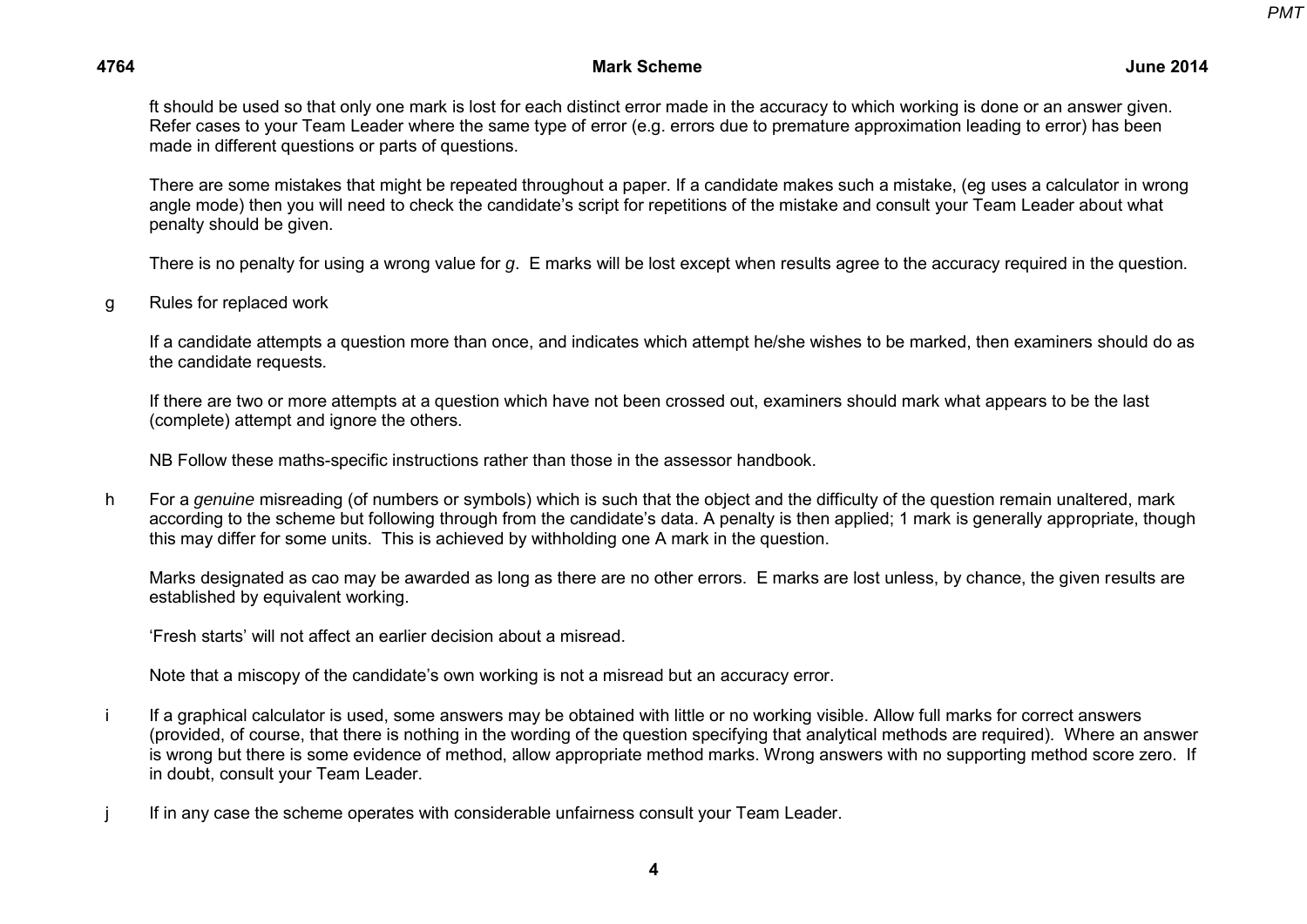| <b>Question</b> |  | Answer                                                  | <b>Marks</b>   | <b>Guidance</b>                                                       |
|-----------------|--|---------------------------------------------------------|----------------|-----------------------------------------------------------------------|
| (i)             |  | $1200v \frac{dv}{dx} = 4000 - \frac{40}{49}v^2$         | M1             | For use of N2L with any expression for $a$ –numerical/sign slips only |
|                 |  |                                                         | A <sub>1</sub> | Correct, with any expression for a                                    |
|                 |  | $\int \frac{1470v}{4900 - v^2} dv = \int dx$            | $M1*$          | Separate variables leading to $A \ln(B - Dv^2) = Ex(+c)$              |
|                 |  | $-\frac{1470}{2} \ln \left  4900 - v^2 \right  = x + c$ | A1ft           | Integrate, condone missing modulus signs and $+ c$ . FT their DE      |
|                 |  | When $x = 0$ , $v = 10$ , so $c = -735 \ln 4800$        | $M1dep*$       | Use correct initial condition leading to $c = $                       |
|                 |  | $v^2 = 4900 - 4800e^{-\frac{1}{735}x}$                  | M1             | Using correct log laws (not trivialised) to make $v^2$ the subject    |
|                 |  |                                                         | E1             | CAO                                                                   |
|                 |  |                                                         | $[7]$          |                                                                       |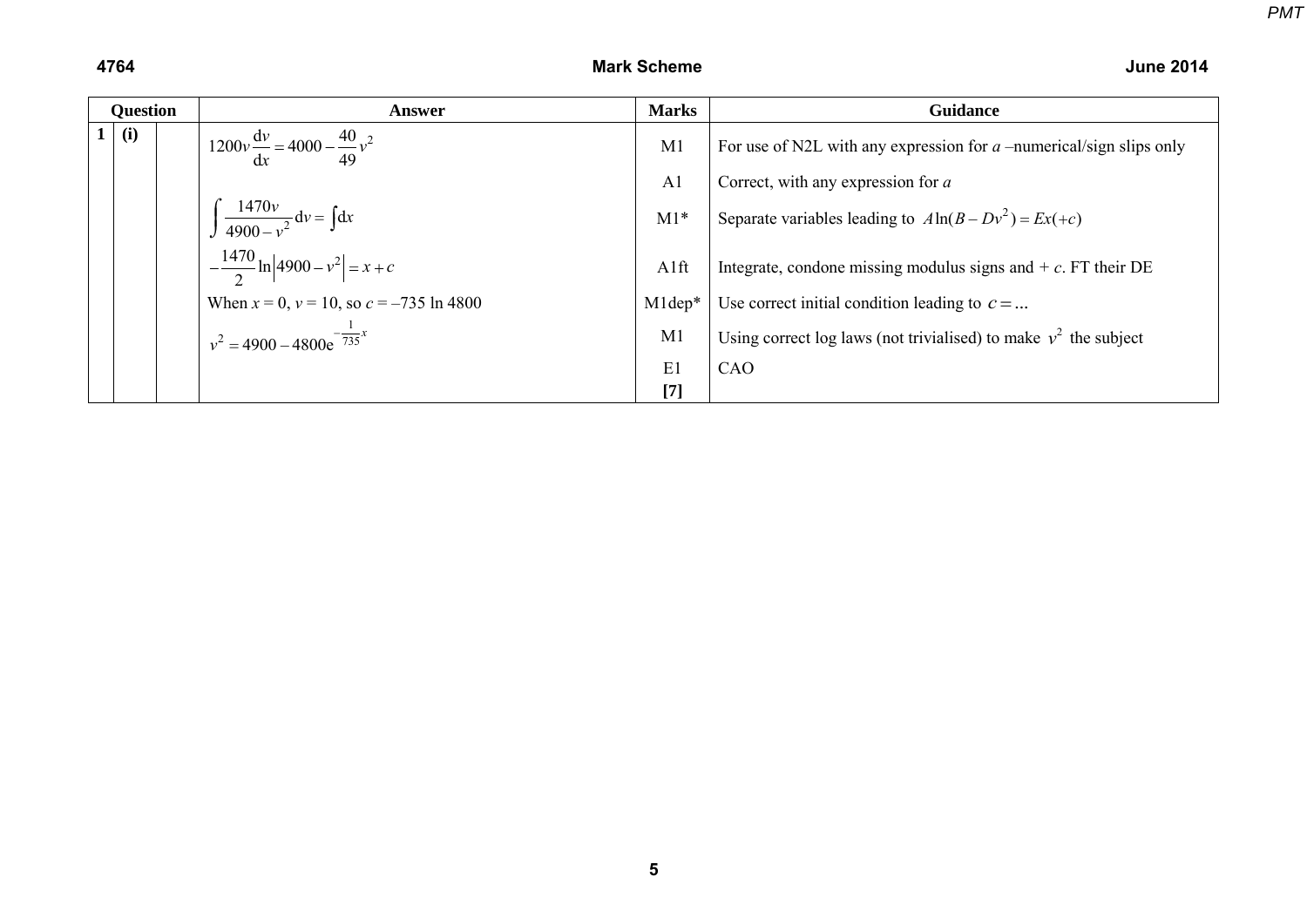*PMT*

|              | Question |           | <b>Answer</b>                                                                                            | <b>Marks</b>   | <b>Guidance</b>                                                                                                                          |
|--------------|----------|-----------|----------------------------------------------------------------------------------------------------------|----------------|------------------------------------------------------------------------------------------------------------------------------------------|
| $\mathbf{1}$ | (ii)     |           | $F = \frac{40}{49}v^2$                                                                                   |                |                                                                                                                                          |
|              |          |           | so $F = \frac{40}{49} \times 4900 - 4800e^{-\frac{1}{735}x}$                                             | B1             |                                                                                                                                          |
|              |          |           | Work done = $\int F dx$                                                                                  | M1             | Integral of their $F$                                                                                                                    |
|              |          |           | $=\frac{40}{49}\left(4900x+3528000e^{-\frac{1}{735}x}\right)$                                            | A <sub>1</sub> | CAO (AEF)                                                                                                                                |
|              |          |           | $=\frac{40}{49}\left[4900x+3528000e^{-\frac{1}{735}x}\right]_{0}^{100}$                                  | M1             | Integrated expression evaluated between both correct limits provided<br>integrated expression is of the form $Ax + Be^{-\frac{1}{735}x}$ |
|              |          |           | $=$ 33649.98057 = 33.6 kJ to 3 sf                                                                        | A <sub>1</sub> | CAO                                                                                                                                      |
|              |          |           |                                                                                                          | $[5]$          |                                                                                                                                          |
|              |          | <b>OR</b> | Total work done by driving force = $400000$ J                                                            | B1             |                                                                                                                                          |
|              |          |           | Change in $KE =$                                                                                         | M1             |                                                                                                                                          |
|              |          |           | $\frac{1}{2} \times 1200 \times 4900 - 4800e^{-\frac{100}{735}} - \frac{1}{2} \times 1200 \times 10^{2}$ |                |                                                                                                                                          |
|              |          |           | $= 366350.0194$                                                                                          | A <sub>1</sub> |                                                                                                                                          |
|              |          |           | Work done against resistance $=$ total work done by driving<br>force – change in kinetic energy          | M <sub>1</sub> |                                                                                                                                          |
|              |          |           | So work done against resistance $=$<br>$400000 - 366350.01 = 33649.98 = 33.6$ kJ to 3 sf                 | A <sub>1</sub> | CAO                                                                                                                                      |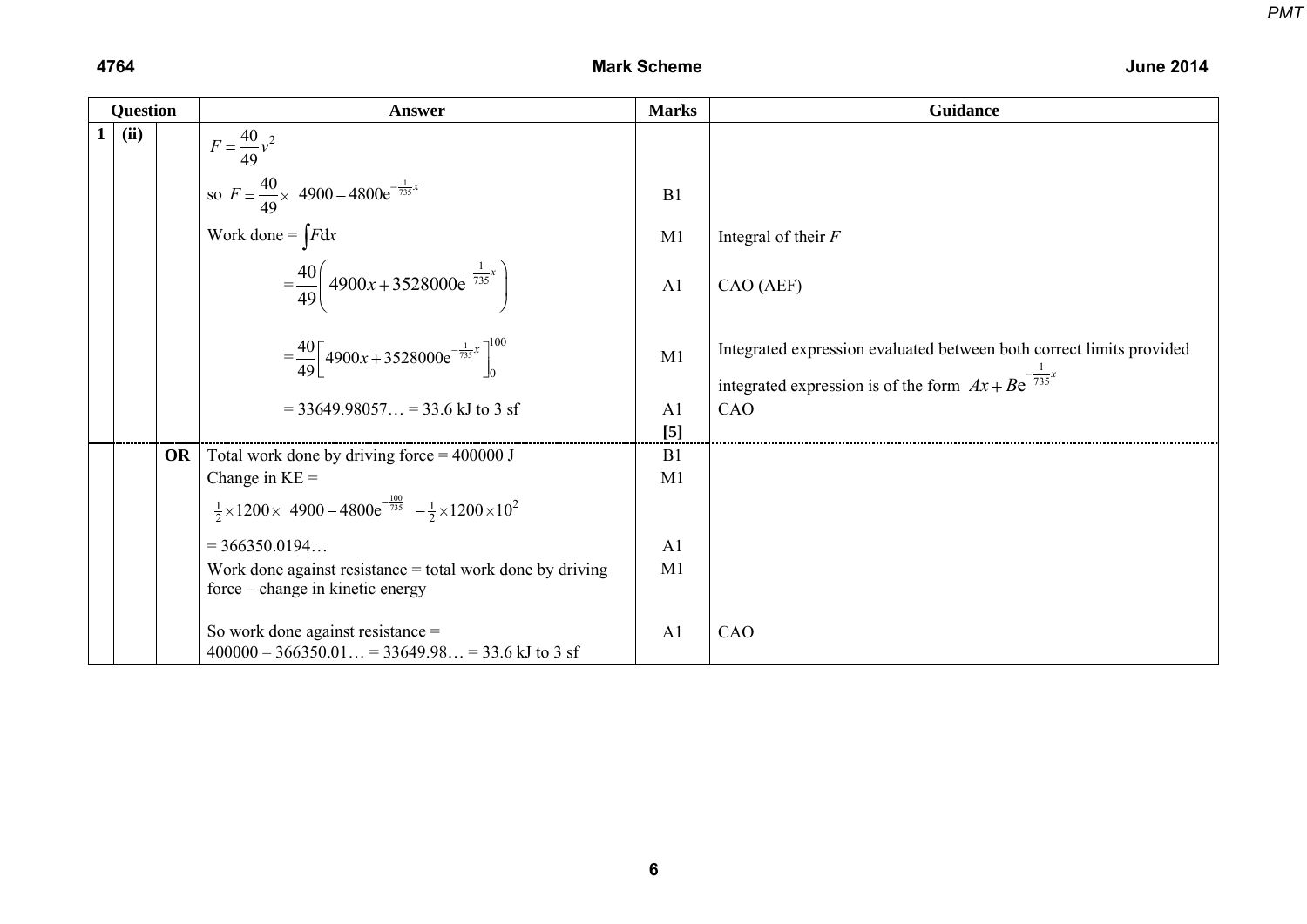| <b>Question</b>  |     |    | <b>Answer</b>                                                                                                                                                                                                                                                                                                                                                          | <b>Marks</b>         | Guidance                                                                                                                                                                                                                                                     |
|------------------|-----|----|------------------------------------------------------------------------------------------------------------------------------------------------------------------------------------------------------------------------------------------------------------------------------------------------------------------------------------------------------------------------|----------------------|--------------------------------------------------------------------------------------------------------------------------------------------------------------------------------------------------------------------------------------------------------------|
| $\boldsymbol{2}$ | (i) |    | mass of counterweight = $m_1 - \lambda t$                                                                                                                                                                                                                                                                                                                              | B1                   | Condone use of $\delta t$                                                                                                                                                                                                                                    |
|                  |     |    | $(m_1 - \lambda t) \frac{dv}{dt} = (m_1 - \lambda t)g - T$                                                                                                                                                                                                                                                                                                             | $M1*$                | Equation of motion of the counterweight – their $(m_1 - \lambda t)$ - must be<br>three terms – condone sign errors (condone use of $m_1$ for $(m_1 - \lambda t)$ for<br>this M mark only)                                                                    |
|                  |     |    | $m_2 \frac{dv}{dt} = T - m_2 g$                                                                                                                                                                                                                                                                                                                                        | $M1*$                | Equation of motion of the bag $-3$ terms – condone sign errors                                                                                                                                                                                               |
|                  |     |    | $(m_1 - \lambda t + m_2) \frac{dv}{dt} = (m_1 - \lambda t - m_2)g$                                                                                                                                                                                                                                                                                                     | M1<br>dep*           | Eliminate T; must be using $(m_1 - \lambda t)$                                                                                                                                                                                                               |
|                  |     | OR | For the first five marks<br>$(m_1 - \lambda t)g - m_2 g = (m_1 - \lambda t + m_2) \frac{dv}{dt}$                                                                                                                                                                                                                                                                       |                      | CAO<br>Scores the first five marks (any $v$ terms $M0 M0$ )<br>B1 as above<br>M1 3 terms shown without $\frac{dv}{dt}$ – condone sign errors<br>M1 3 terms shown with $\frac{dv}{dt}$ – condone sign errors<br>A1 A1 each side must have scored both M marks |
|                  |     |    | $\int dv = g \int \frac{m_1 - \lambda t - m_2}{m_1 - \lambda t + m_2} dt$                                                                                                                                                                                                                                                                                              | M1                   | Separating the variables and integrating to obtain<br>$v = gt + A \ln(must include m_1, m_2 \text{ and } \lambda t)$                                                                                                                                         |
|                  |     |    | $v = g \int_1^{\infty} \frac{2m_2}{m_1 - \lambda t + m_2} dt$<br>$=gt+\frac{2m_2g}{a}\ln m_1-\lambda t+m_2 +c$<br>at $t = 0$ , $v = 0$ , so $c = -\frac{2m_2g}{r} \ln  m_1 + m_2 $<br>$v = gt + \frac{2m_2g}{\lambda} \ln \left  \frac{m_1 - \lambda t + m_2}{m_1 + m_2} \right $<br>$= gt + \frac{2m_2g}{\lambda} \ln \left  1 - \frac{\lambda t}{m_1 + m_2} \right $ | A <sub>1</sub><br>E1 | Condone missing modulus signs throughout                                                                                                                                                                                                                     |
|                  |     |    |                                                                                                                                                                                                                                                                                                                                                                        | [8]                  |                                                                                                                                                                                                                                                              |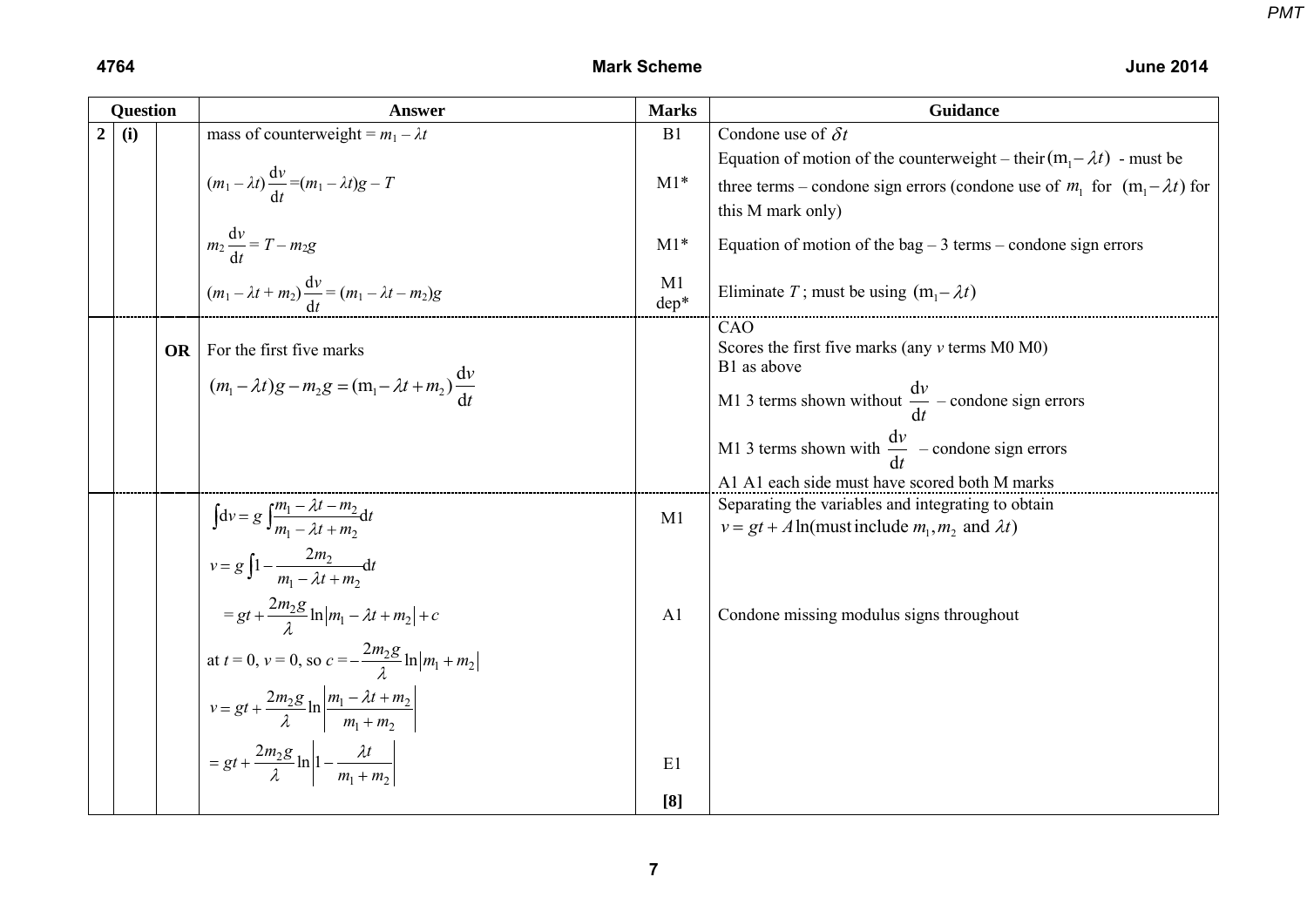|                  | <b>Question</b> | <b>Answer</b>                                                                  | <b>Marks</b>   | <b>Guidance</b>                                                                                          |
|------------------|-----------------|--------------------------------------------------------------------------------|----------------|----------------------------------------------------------------------------------------------------------|
| $\boldsymbol{2}$ | (ii)            | $\lambda = \frac{1}{10} m_1$                                                   | B1             | Seen                                                                                                     |
|                  |                 | $t = \frac{m_1 - m_2}{\lambda}$                                                | $M1*$          | Setting their $\frac{dv}{dt} = 0$ or other argument and obtaining t                                      |
|                  |                 | $= 2$ seconds                                                                  | M1dep*         | Substitute their t and $\lambda = \frac{1}{10} m_1$ into v                                               |
|                  |                 | $v = 1.13162$<br>$= 1.13$ m s <sup>-1</sup>                                    | A <sub>1</sub> | $2g + 16g \ln(8/9)$                                                                                      |
|                  |                 |                                                                                | $[4]$          |                                                                                                          |
| $\mathbf{3}$     | (i)             | $V = mga \sin \theta$ (+ c)                                                    | B1             | GPE (Allow any level for $GPE = 0$ )                                                                     |
|                  |                 | $+\frac{\lambda}{2(5a)}$ 2a - 2a sin $\theta^{2}$                              | M1             | EPE using $\frac{\lambda x^2}{2a}$ with 5 <i>a</i> for the natural length and genuine attempt at         |
|                  |                 |                                                                                |                | the extension                                                                                            |
|                  |                 |                                                                                | A <sub>1</sub> | Correct (AEF) e.g. $mga\sin\theta + \frac{2\lambda a}{5}(1-2\sin\theta + \sin^2\theta)$                  |
|                  |                 | Hence $\frac{dV}{d\theta} = mga \cos \theta$                                   | M1             | Differentiate their $V$ (at least one of their terms correctly differentiated<br>$-V$ must be GPE + EPE) |
|                  |                 | $+\frac{\lambda}{10a} \times 2 \ \ 2a - 2a\sin\theta \ \times \ -2a\cos\theta$ | A <sub>1</sub> | AEF e.g. $mga\cos\theta + \frac{2\lambda a}{5}(-4\cos\theta + 2\sin\theta\cos\theta)$                    |
|                  |                 | $= a \cos \theta \left( mg - \frac{4\lambda}{5} 1 - \sin \theta \right)$       | E1             | $\rm{AG}$                                                                                                |
|                  |                 |                                                                                | [6]            |                                                                                                          |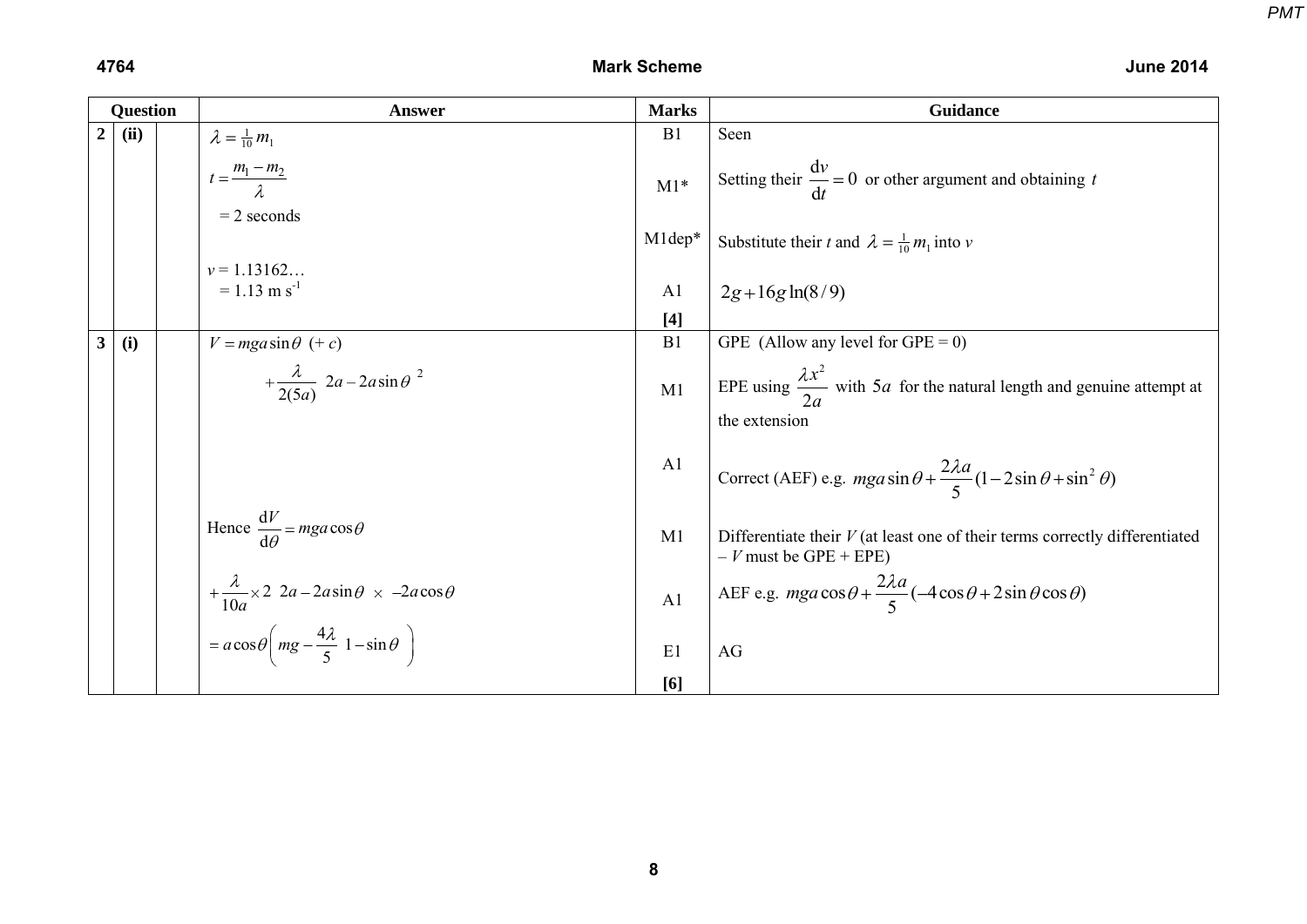|                         | <b>Question</b> |  | <b>Answer</b>                                                                                | <b>Marks</b>   | Guidance                                                                                                                                                     |
|-------------------------|-----------------|--|----------------------------------------------------------------------------------------------|----------------|--------------------------------------------------------------------------------------------------------------------------------------------------------------|
| 3 <sup>1</sup>          | (ii)            |  | $\theta = \frac{1}{2}\pi \Rightarrow \frac{dV}{d\theta} = 0$                                 | M1             | Or $V' = 0$ : $a \cos \theta = 0 \implies \theta = \pi/2$                                                                                                    |
|                         |                 |  | Hence, equilibrium                                                                           | E1             |                                                                                                                                                              |
|                         |                 |  | $\frac{d^2V}{d\theta^2} = -a\sin\theta \left(mg - \frac{4\lambda}{5} 1 - \sin\theta \right)$ | M1             | Differentiate                                                                                                                                                |
|                         |                 |  | + $a\cos\theta\left(\frac{4\lambda}{5}\cos\theta\right)$                                     | A <sub>1</sub> | Correct                                                                                                                                                      |
|                         |                 |  | When $\theta = \frac{1}{2}\pi$                                                               |                |                                                                                                                                                              |
|                         |                 |  | $\frac{d^2V}{d\theta^2} = -a(mg) + 0 < 0$                                                    | M1             | Substitute $\theta = \frac{1}{2}\pi$ into their $\frac{d^2V}{d\theta^2}$                                                                                     |
|                         |                 |  | Therefore, unstable                                                                          | E1<br>[6]      | Must establish $< 0$                                                                                                                                         |
| 3                       | (iii)           |  | Taking moments about A                                                                       | M1             | Or use $T = \frac{\lambda x}{l_0}$ with their x and $5mg = 4\lambda(1-\sin\theta)$                                                                           |
|                         |                 |  | $mga\cos\theta = 2aT\cos\theta \Rightarrow T = \frac{1}{2}mg$ ,                              | A <sub>1</sub> |                                                                                                                                                              |
|                         |                 |  | Resolving vertically $R = \frac{1}{2}mg$                                                     | A1ft           | For ft must be in terms of $m$ and $g$ only                                                                                                                  |
|                         |                 |  |                                                                                              | $[3]$          |                                                                                                                                                              |
| $\overline{\mathbf{3}}$ | (iv)            |  |                                                                                              |                |                                                                                                                                                              |
|                         |                 |  | $mg - \frac{4\lambda}{5}$ 1 - $\sin\theta$ = 0                                               | B1             |                                                                                                                                                              |
|                         |                 |  | $\Rightarrow$ sin $\theta = \frac{4\lambda - 5mg}{4\lambda}$                                 | B1             | AEF – making $\sin \theta$ the subject or a form that allows consideration of<br>values of $\sin \theta$ e.g. $1-\sin \theta = $                             |
|                         |                 |  | Since $0 < \theta < \pi$ , $\sin \theta > 0$                                                 | M1             | Consideration of $\sin \theta$ in the interval $0 < \theta < \pi$ (maybe implicit) so<br>allow no justification given for $\sin \theta > 0$ in the interval. |
|                         |                 |  | $\Rightarrow \lambda > \frac{5mg}{4}$                                                        | E1             | Must have considered why $\sin \theta > 0$ or relative position of B with<br>respect to A                                                                    |
|                         |                 |  |                                                                                              | $[4]$          |                                                                                                                                                              |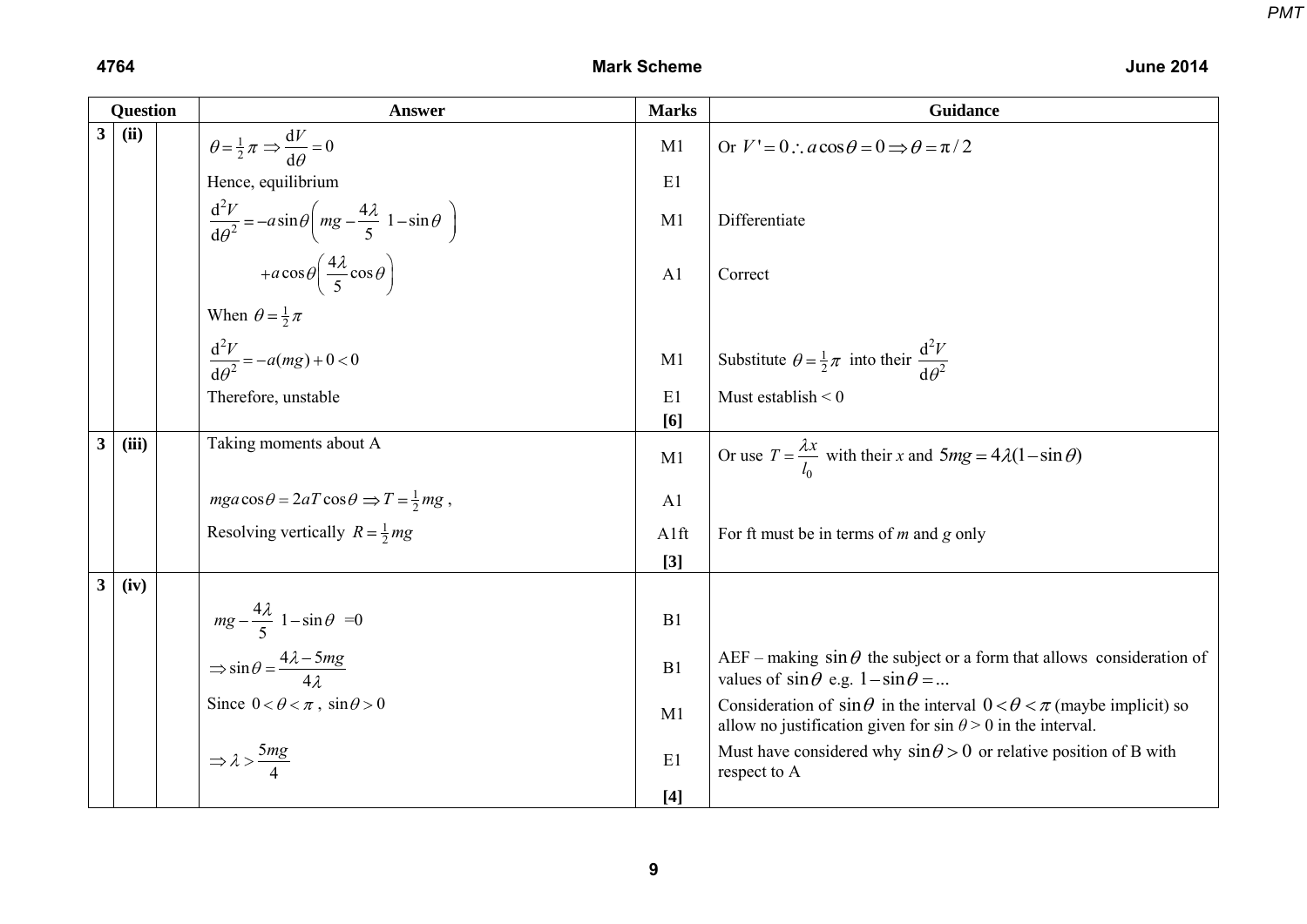|                | <b>Question</b> |           | <b>Answer</b>                                                                                                                                                                                                                                                                                                                | <b>Marks</b>            | Guidance                                                                                                                                                                              |
|----------------|-----------------|-----------|------------------------------------------------------------------------------------------------------------------------------------------------------------------------------------------------------------------------------------------------------------------------------------------------------------------------------|-------------------------|---------------------------------------------------------------------------------------------------------------------------------------------------------------------------------------|
| 3 <sup>1</sup> | (v)             |           | $\frac{d^2V}{d\theta^2} = a\left(\frac{4\lambda}{5} 1 + \sin\theta - 2\sin^2\theta - mg\sin\theta\right)$<br>$\mathcal{A} = a \left( \frac{4\lambda}{5} \left( 1 + \frac{4\lambda - 5mg}{4\lambda} - 2 \left( \frac{4\lambda - 5mg}{4\lambda} \right)^2 \right) - mg \left( \frac{4\lambda - 5mg}{4\lambda} \right) \right)$ | $M1*$<br>A <sub>1</sub> | consider second differential of V and substitute $\sin \theta = 1 - \frac{5mg}{4\lambda}$<br>in terms of $\lambda$ , <i>m</i> only<br>CAO in terms of $\lambda$ , <i>m</i> only (AEF) |
|                |                 |           | $=\frac{mga}{4\lambda}$ 8 $\lambda$ - 5mg > 0                                                                                                                                                                                                                                                                                | M1<br>dep*              | consider sign using result from (iv) and their $\frac{d^2V}{d\theta^2}$ in terms of $\lambda$ , <i>m</i> only                                                                         |
|                |                 |           | because $\lambda > \frac{5mg}{4}$ , therefore stable                                                                                                                                                                                                                                                                         | E1                      |                                                                                                                                                                                       |
|                |                 | <b>OR</b> |                                                                                                                                                                                                                                                                                                                              | $M1*$                   | Substituting $mg - \frac{4\lambda}{5}(1-\sin\theta)$ in V'' and obtaining V'' in terms of<br>$\cos^2 \theta$ only                                                                     |
|                |                 |           | $\frac{d^2V}{d\theta^2} = \frac{4\lambda}{5} a \cos^2 \theta$                                                                                                                                                                                                                                                                | A <sub>1</sub>          | CAO                                                                                                                                                                                   |
|                |                 |           | $\frac{d^2V}{d\theta^2} > 0$ in the interval $0 < \theta < \pi$                                                                                                                                                                                                                                                              | M1<br>$dep*$            | Considering sign of their $\frac{d^2V}{d\theta^2} = \frac{4\lambda}{5} a \cos^2 \theta$ for $0 < \theta < \pi$                                                                        |
|                |                 |           | except at $\theta = \frac{\pi}{2}$ but this is the other equilibrium position.                                                                                                                                                                                                                                               | E1                      | Stable – with reference to $\theta \neq \frac{\pi}{2}$                                                                                                                                |
|                |                 |           |                                                                                                                                                                                                                                                                                                                              | $[4]$                   |                                                                                                                                                                                       |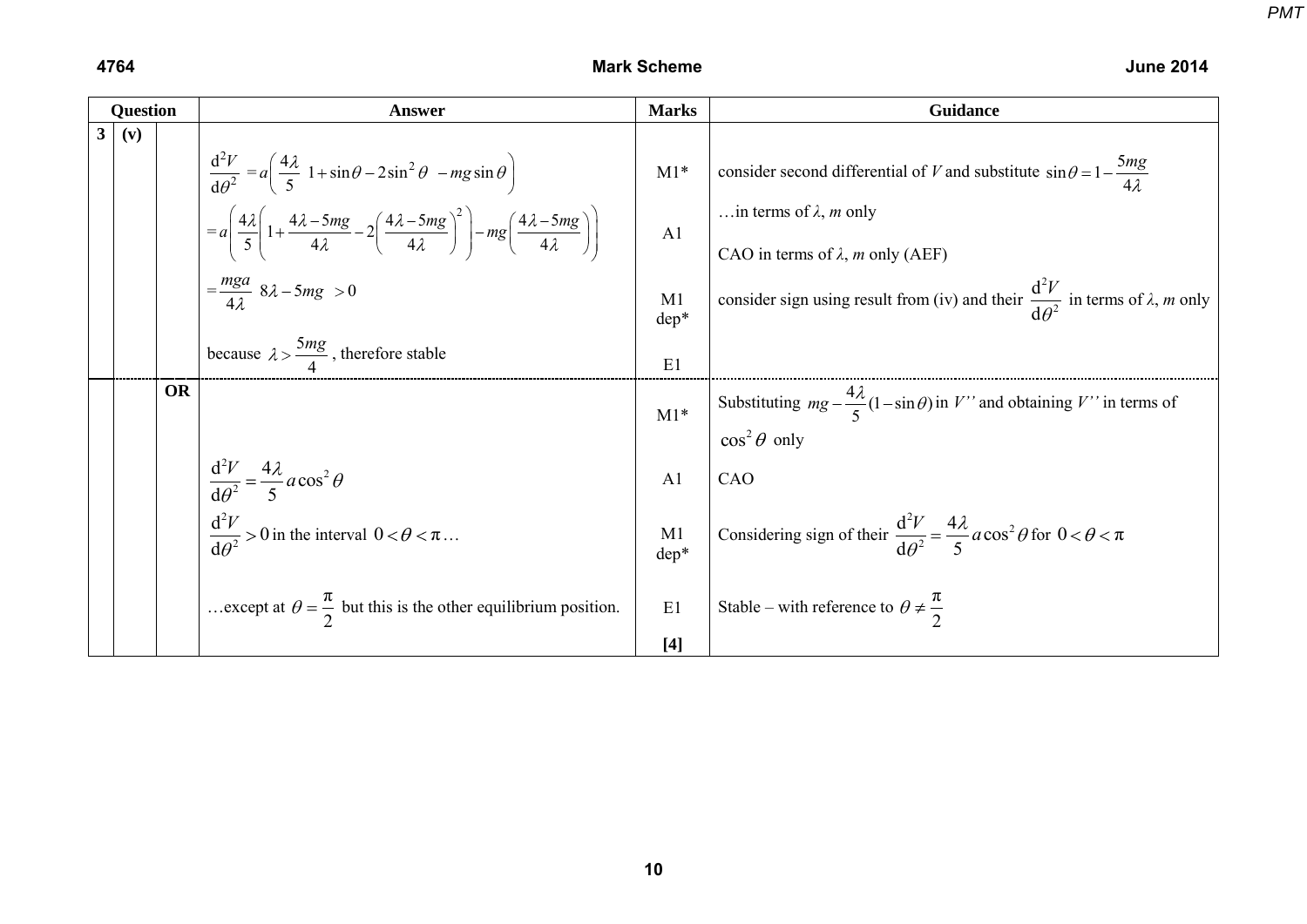|                         | <b>Question</b> |     | Answer                                                                                                   | <b>Marks</b>           | Guidance                                                                                                                                                                                                                    |
|-------------------------|-----------------|-----|----------------------------------------------------------------------------------------------------------|------------------------|-----------------------------------------------------------------------------------------------------------------------------------------------------------------------------------------------------------------------------|
| $\overline{\mathbf{4}}$ | (a)             |     | $M_{WOD} = \pi r^2 (0.1)(700)$ and<br>$M_{\text{STFEL}} = \pi (0.2)^2 (0.1)(7800) - \pi r^2 (0.1)(7800)$ | B1                     | Both masses - maybe implicit in an integral – condone working in<br>centimetres                                                                                                                                             |
|                         |                 |     | $I_{\text{WOOD}} = 35\pi r^4$                                                                            | B1                     | $0.5(70\pi r^2)r^2$ - condone working in centimetres                                                                                                                                                                        |
|                         |                 |     | $I_{\text{STEEL}} = \frac{78}{125} \pi - 390 \pi r^4$                                                    | $M1*$                  | Consider difference of two Is – must be of the form $A - Br^4$ - allow<br>derivation of $0.5M(R^2 + r^2)$ from first principles (where M is the<br>mass of the annulus) or 0.5(their $M_{\text{STEEL}}$ )( $r^2 + 0.2^2$ ). |
|                         |                 |     |                                                                                                          | A1                     | $0.5\pi(31.2)(0.2)^{2}-0.5\pi(780r^{2})r^{2}$                                                                                                                                                                               |
|                         |                 |     | $\frac{78}{125}\pi - 390\pi r^4 + 35\pi r^4 = 1.5$                                                       | M <sub>1</sub><br>dep* | $I_{\text{STEEL}} + I_{\text{WOD}} = 1.5$                                                                                                                                                                                   |
|                         |                 |     | so $r = 14.3$ cm to 3 sf                                                                                 | A1<br>[6]              |                                                                                                                                                                                                                             |
| $\overline{\mathbf{4}}$ | (b)             | (i) | $\frac{1}{2} \times 10 \times v^2 + \frac{1}{2} \times 20 \times v^2 + $                                 | $B1*$                  | KE for one (allow centimetres/metres)                                                                                                                                                                                       |
|                         |                 |     | $10g \times x \sin 30 - 20g \times x$                                                                    | $B1*$                  | GPE for one (allow centimetres/metres)                                                                                                                                                                                      |
|                         |                 |     | $a=2, v=2t, s=t^2$                                                                                       | M1<br>dep*             | velocity and distance travelled in terms of a single variable                                                                                                                                                               |
|                         |                 |     | $=\frac{1}{2}\times 10\times (2t)^2 + \frac{1}{2}\times 20\times (2t)^2 + $                              |                        |                                                                                                                                                                                                                             |
|                         |                 |     | 10g $\times t^2$ sin 30 – 20g $\times t^2$                                                               |                        |                                                                                                                                                                                                                             |
|                         |                 |     | $= 87t^2$                                                                                                | E1                     | AG                                                                                                                                                                                                                          |
|                         |                 |     | $r\omega = 2t$ with $r = 0.25$ so $\omega = 8t$ and $87t^2 = \frac{1}{2}I(8t)^2$                         | M1                     | GPE, KE and RKE terms with conservation of energy condone<br>numerical slips                                                                                                                                                |
|                         |                 |     | Hence $I = \frac{87}{32}$                                                                                | E1                     |                                                                                                                                                                                                                             |
|                         |                 |     |                                                                                                          | [6]                    |                                                                                                                                                                                                                             |